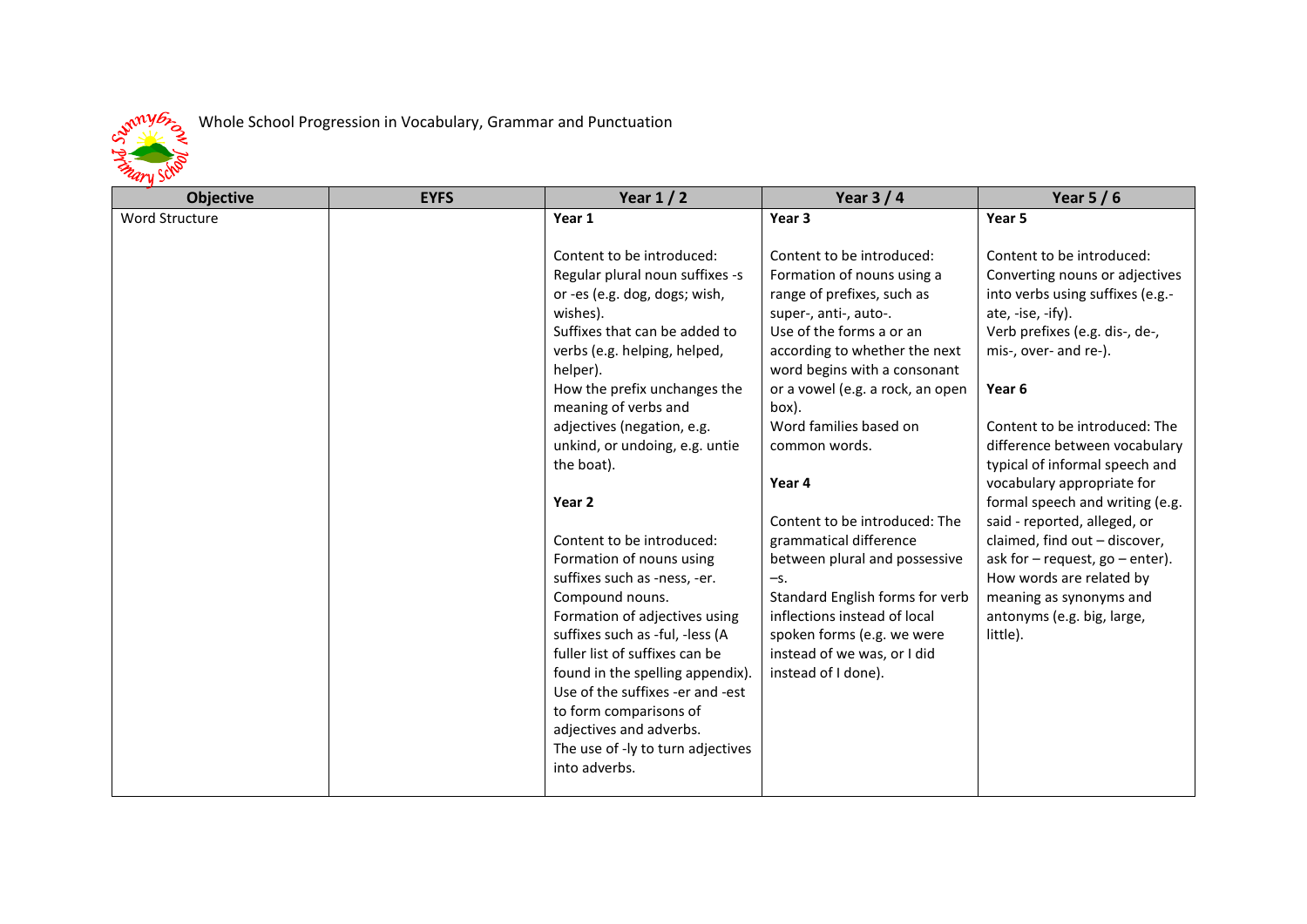| Sentence Structure | Year 1                                                                                                                                                                                                                                                                                                                                                                                                                                                                               | Year 3                                                                                                                                                                                                                                                                                                                                                                                                                                                                                                                                                                                                                       | Year 5                                                                                                                                                                                                                                                                                                                                                                                                                                                                                                                                                                                                                                                                                                                                                                                                                                                                                                            |
|--------------------|--------------------------------------------------------------------------------------------------------------------------------------------------------------------------------------------------------------------------------------------------------------------------------------------------------------------------------------------------------------------------------------------------------------------------------------------------------------------------------------|------------------------------------------------------------------------------------------------------------------------------------------------------------------------------------------------------------------------------------------------------------------------------------------------------------------------------------------------------------------------------------------------------------------------------------------------------------------------------------------------------------------------------------------------------------------------------------------------------------------------------|-------------------------------------------------------------------------------------------------------------------------------------------------------------------------------------------------------------------------------------------------------------------------------------------------------------------------------------------------------------------------------------------------------------------------------------------------------------------------------------------------------------------------------------------------------------------------------------------------------------------------------------------------------------------------------------------------------------------------------------------------------------------------------------------------------------------------------------------------------------------------------------------------------------------|
| but).              | Content to be introduced: How<br>words can combine to make<br>sentences.<br>Joining words and joining<br>clauses using and.<br>Year 2<br>Content to be introduced:<br>Subordination (using when, if,<br>that, because) and co-<br>ordination (using or, and, or<br>Expanded noun phrases for<br>description and specification<br>(e.g. the blue butterfly, plain<br>flour, the man in the moon).<br>Sentences with different forms:<br>statement, question,<br>exclamation, command. | Content to be introduced:<br>Expressing time, place and<br>cause using:<br>◊ conjunctions (e.g. when,<br>before, after, while, so,<br>because).<br>◊ adverbs (e.g. then, next,<br>soon, therefore).<br>◊ or prepositions (e.g. before,<br>after, during, in, because of).<br>Year 4<br>Content to be introduced:<br>Fronted adverbials.<br>Use of commas after fronted<br>adverbials (e.g. Later that day, I<br>heard the bad news).<br>Noun phrases expanded by the<br>addition of modifying<br>adjectives, nouns and<br>preposition phrases (e.g. the<br>teacher expanded to the strict<br>maths teacher with curly hair). | Content to be introduced:<br>Relative clauses beginning with<br>who, which, where, when,<br>whose, that or an omitted<br>relative pronoun.<br>Indicating degrees of possibility<br>using modal verbs (e.g. might,<br>should, will, must).<br>Indicating degrees of possibility<br>using adverbs (e.g. perhaps,<br>surely).<br>Year 6<br>Content to be introduced: Use<br>of the passive voice to affect<br>the presentation of<br>information in a sentence [e.g.<br>I broke the window in the<br>greenhouse,' versus 'The<br>window in the greenhouse was<br>broken (by me)].<br>The difference between<br>structures typical of informal<br>speech and structures<br>appropriate for formal speech<br>and writing (such as the use of<br>question tags, e.g. He's your<br>friend, isn't he? or the use of<br>the subjunctive forms such as If<br>I were or were they to come in<br>some very formal writing and |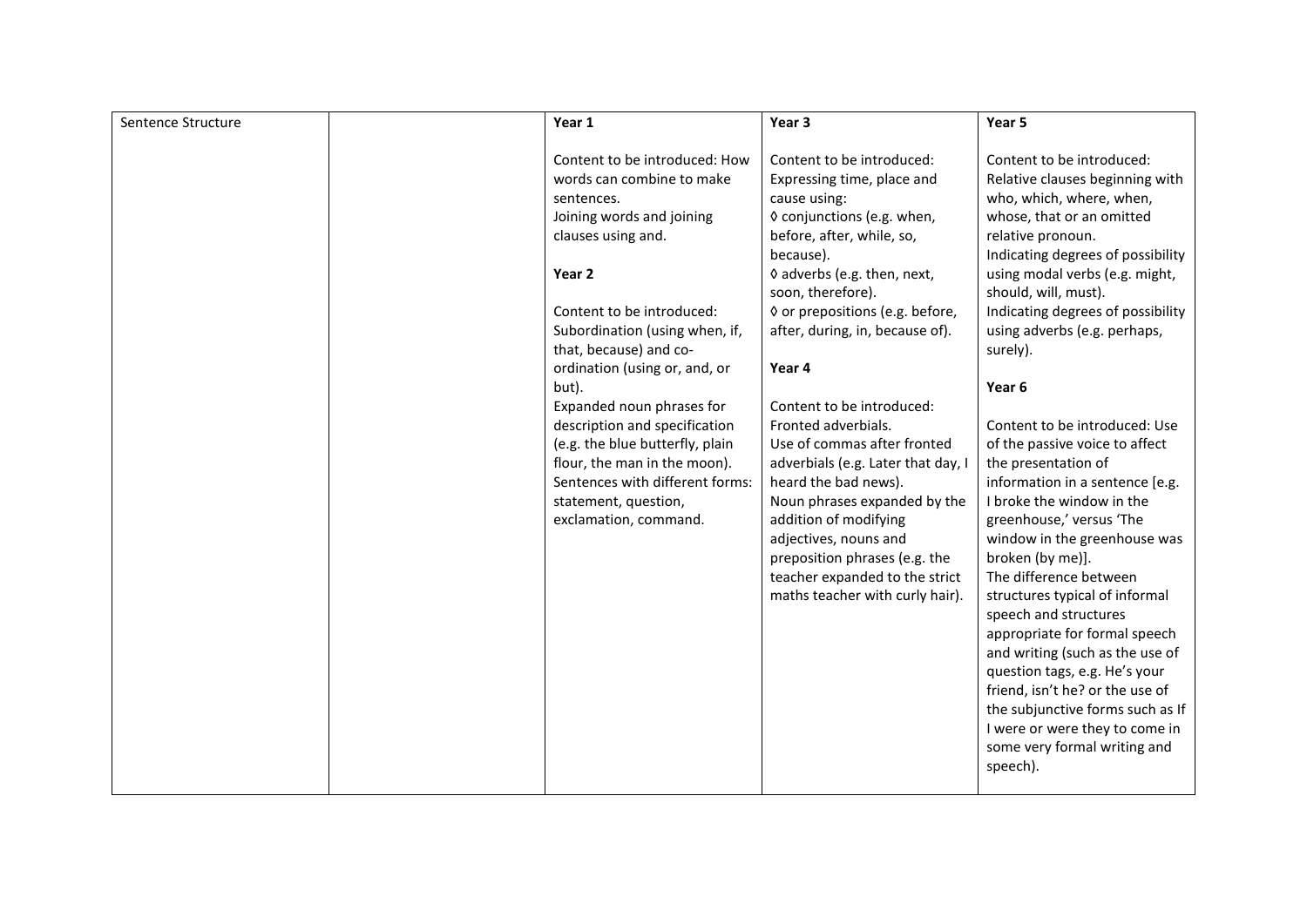| <b>Text Structure</b> | Year 1                                                                                                                                                                                                                                                                                                                                                                       | Year 3                                                                                                                                                                                                                                                                                                                                                                                                                                                                                                                          | Year 5                                                                                                                                                                                                                                                                                                                                                                                                                                                                                                                                                                                                                                                                                                                                              |
|-----------------------|------------------------------------------------------------------------------------------------------------------------------------------------------------------------------------------------------------------------------------------------------------------------------------------------------------------------------------------------------------------------------|---------------------------------------------------------------------------------------------------------------------------------------------------------------------------------------------------------------------------------------------------------------------------------------------------------------------------------------------------------------------------------------------------------------------------------------------------------------------------------------------------------------------------------|-----------------------------------------------------------------------------------------------------------------------------------------------------------------------------------------------------------------------------------------------------------------------------------------------------------------------------------------------------------------------------------------------------------------------------------------------------------------------------------------------------------------------------------------------------------------------------------------------------------------------------------------------------------------------------------------------------------------------------------------------------|
|                       | Content to be introduced:<br>Sequencing sentences to form<br>short narratives.<br>Year 2<br>Content to be introduced: The<br>consistent use of present tense<br>versus past tense throughout<br>texts.<br>Use of the continuous/<br>progressive form of verbs in<br>the present and past tense to<br>mark actions in progress (e.g.<br>she is drumming, he was<br>shouting). | Content to be introduced:<br>Introduction to paragraphs as a<br>way to group related material.<br>Headings and sub-headings to<br>aid presentation.<br>Use of the present perfect<br>form of verbs instead of the<br>simple past (e.g. he has gone<br>out to play contrasted with he<br>went out to play).<br>Year 4<br>Content to be introduced:<br>Use of paragraphs to organise<br>ideas around a theme.<br>Appropriate choice of pronoun<br>or noun within and across<br>sentences to aid cohesion and<br>avoid repetition. | Content to be introduced:<br>Devices to build cohesion<br>within a paragraph (e.g. then,<br>after that, this, firstly).<br>Linking ideas across paragraphs<br>using adverbials of time (e.g.<br>later), place (e.g. nearby) and<br>number (e.g. secondly) or<br>tense choices (e.g. he had seen<br>her before).<br>Year <sub>6</sub><br>Content to be introduced:<br>Linking ideas across paragraphs<br>using a wider range of cohesive<br>devices (e.g. repetition of a<br>word or phrase, grammatical<br>connections (e.g. the use of<br>adverbials such as on the other<br>hand, in contrast, or as a<br>consequence), and ellipsis.<br>Layout devices, such as<br>headings, sub-headings,<br>columns, bullets, or tables, to<br>structure text. |
| Punctuation           | Year 1                                                                                                                                                                                                                                                                                                                                                                       | Year 3                                                                                                                                                                                                                                                                                                                                                                                                                                                                                                                          | Year 5                                                                                                                                                                                                                                                                                                                                                                                                                                                                                                                                                                                                                                                                                                                                              |
|                       | Content to be introduced:<br>Separation of words with<br>spaces.<br>Introduction to the use of<br>capital letters, full stops,<br>question marks and                                                                                                                                                                                                                         | Content to be introduced:<br>Introduction to inverted<br>commas to punctuate direct<br>speech.<br>Year 4                                                                                                                                                                                                                                                                                                                                                                                                                        | Content to be introduced:<br>Brackets, dashes or commas to<br>indicate parenthesis.<br>Use of commas to clarify<br>meaning or avoid ambiguity.                                                                                                                                                                                                                                                                                                                                                                                                                                                                                                                                                                                                      |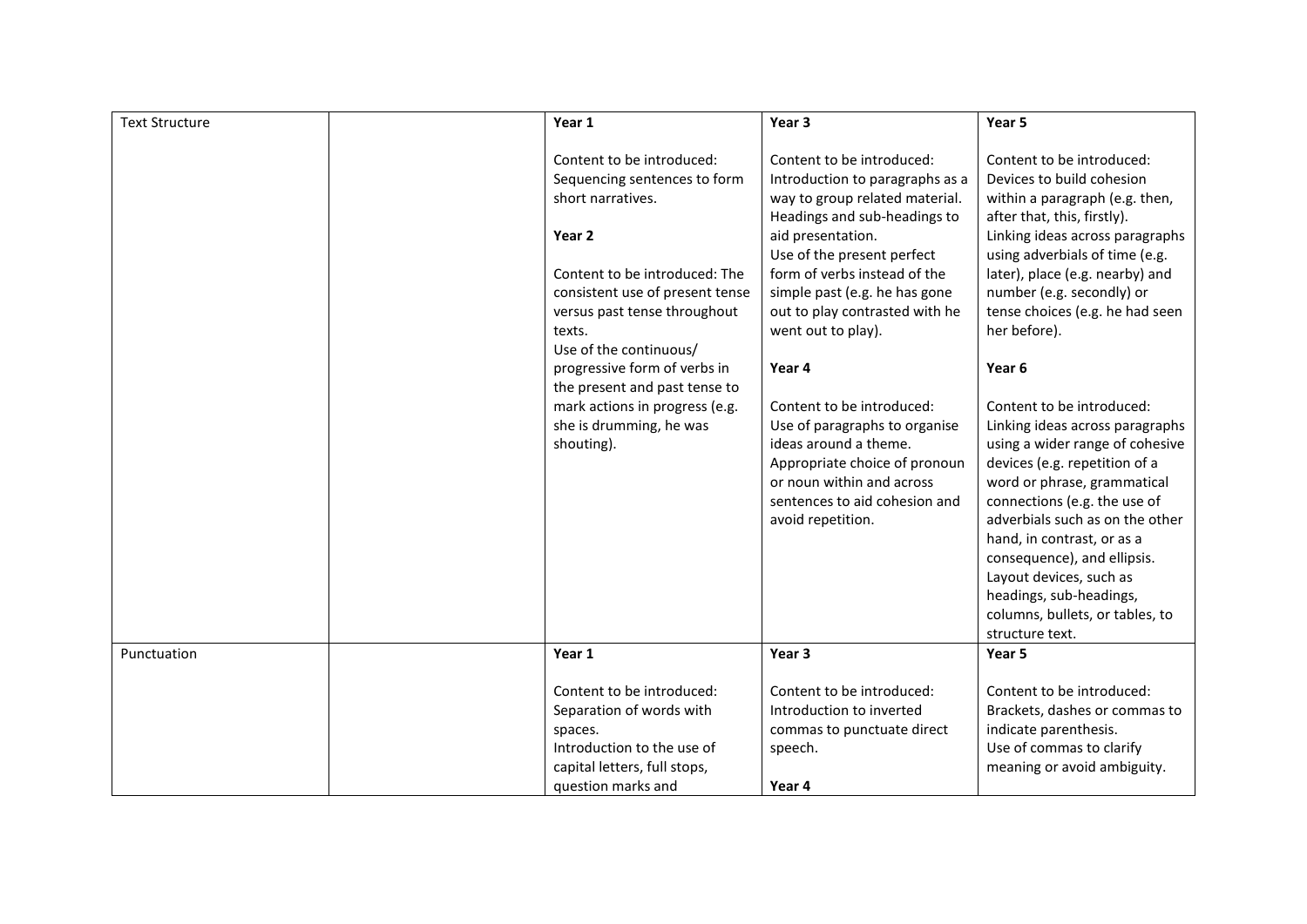|             | exclamation marks to          |                                 | Year <sub>6</sub>                |
|-------------|-------------------------------|---------------------------------|----------------------------------|
|             | demarcate sentences.          | Content to be introduced:       |                                  |
|             | Capital letters for names of  | Use of inverted commas and      | Content to be introduced:        |
|             | people, places, days of the   | other punctuation to indicate   | Use of the semi-colon, colon     |
|             |                               |                                 |                                  |
|             | week and for the personal     | direct speech (e.g. a comma     | and dash to mark the boundary    |
|             | pronoun I.                    | after the reporting clause; end | between independent clauses      |
|             |                               | punctuation within inverted     | (e.g. It's raining; I'm fed up). |
|             | Year 2                        | commas. The conductor           | Use of the colon to introduce a  |
|             |                               | shouted, "Sit down!").          | list and use of semi-colons      |
|             | Content to be introduced:     | Apostrophes to mark singular    | within lists.                    |
|             | Capital letters, full stops,  | and plural possession (e.g. the | Punctuation of bullet points to  |
|             | question marks and            | girl's name, the girls' names). | list information.                |
|             | exclamation marks to          |                                 | How hyphens can be used to       |
|             | demarcate sentences.          |                                 | avoid ambiguity (e.g. man        |
|             | Commas to separate items in a |                                 | eating shark versus man-eating   |
|             | list.                         |                                 | shark, or recover versus re-     |
|             | Apostrophes to mark           |                                 | cover).                          |
|             | contracted forms in spelling. |                                 |                                  |
|             | Apostrophes to mark singular  |                                 |                                  |
|             | possessions in nouns.         |                                 |                                  |
| Terminology | Year 1                        | Year 3                          | Year 5                           |
|             |                               |                                 |                                  |
|             | Terminology to be introduced: | Terminology to be introduced:   | Terminology to be introduced:    |
|             | • word                        | • word family                   | • relative clause                |
|             | • sentence                    | • conjunction                   | · modal verb                     |
|             | • letter                      | • adverb                        | • relative pronoun               |
|             | • capital letter              | • preposition                   | • parenthesis                    |
|             | • full stop                   | · direct speech                 | • bracket                        |
|             | • punctuation                 | • inverted commas (or speech    | $\bullet$ dash                   |
|             | • singular                    | marks)                          | • cohesion                       |
|             | • plural                      | • prefix                        | • ambiguity                      |
|             | • question mark               | • consonant                     |                                  |
|             | • exclamation mark            | • vowel                         | Year 6                           |
|             |                               | $\bullet$ clause                |                                  |
|             | Year 2                        | • subordinate clause            | Terminology to be introduced:    |
|             |                               |                                 | • active and passive voice       |